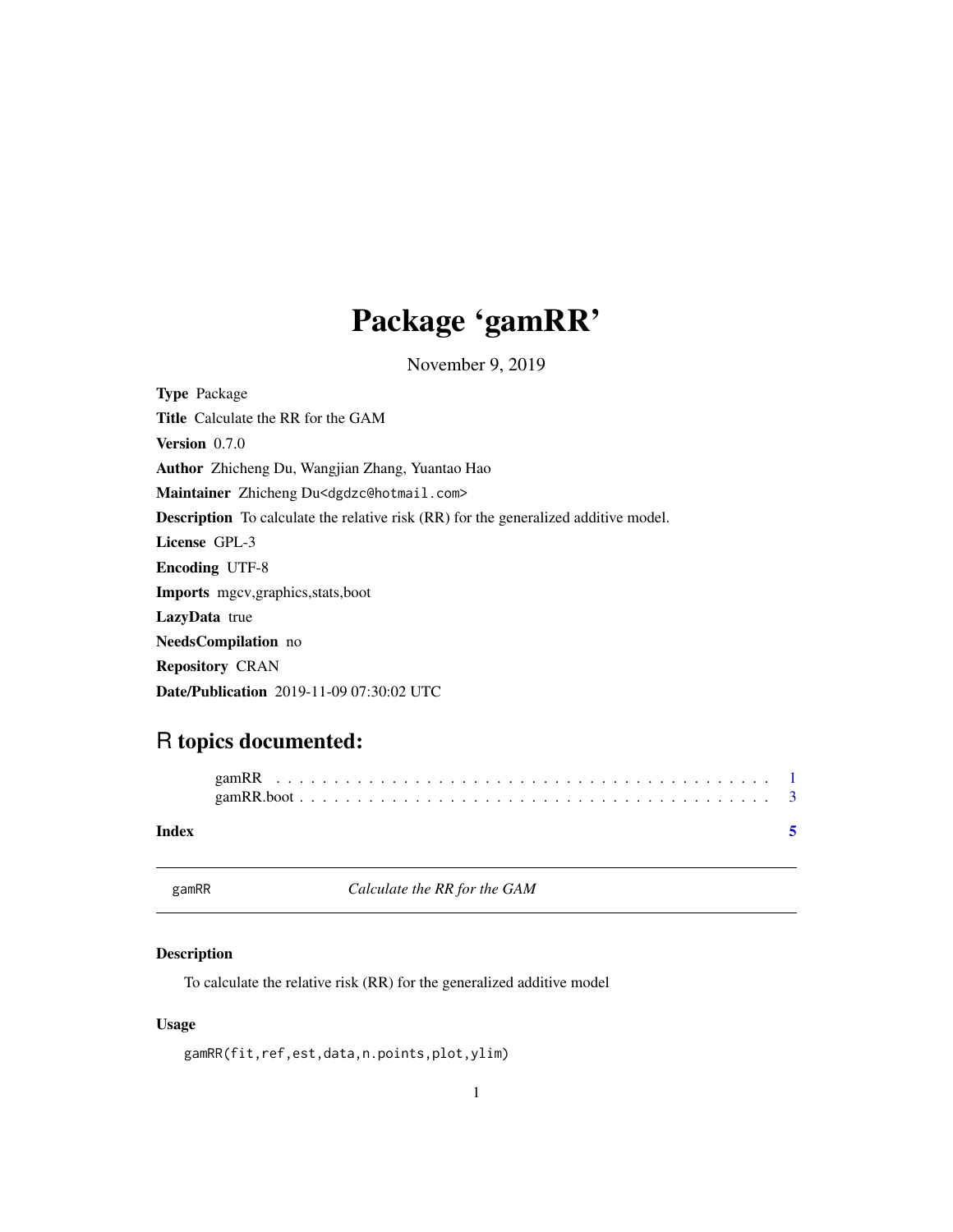#### <span id="page-1-0"></span>Arguments

| fit      | an object of gam()                                                                                                                                                          |
|----------|-----------------------------------------------------------------------------------------------------------------------------------------------------------------------------|
| ref      | a vector of the independent variables at referenced level, please note that the<br>names of the variables in 'ref' should be matched to those in the model                  |
| est      | character, to indicate which numeric variable should be calculated the RR, please<br>note that the name of the variable in 'est' should be matched to which in the<br>model |
| data     | the name of the data in the gam $()$                                                                                                                                        |
| n.points | integer, the number of points of 'est' to be estimated, the default is 10                                                                                                   |
| plot     | logic, to indicate whehter to plot the rr                                                                                                                                   |
| vlim     | a vector of tow numeric number                                                                                                                                              |

#### Value

| data frame   | a data frame including variables of 'x', 'rr', 'u', and 'l' |
|--------------|-------------------------------------------------------------|
| $\mathsf{x}$ | the value of 'est' variable                                 |
| rr           | the RR coresponding to 'est' variable                       |
| u            | the 95 percent upper limit of the 'rr'                      |
| -1           | the 95 percent lower limit of the 'rr'                      |

#### Note

Please feel free to contact us, if you have any advice and find any bug!

Update description:

version 0.2.0: 1. checking procedure for the arguments was added. The function will stop if the number of variables in the 'ref' argument was not equal to those in the model or some variables in the 'ref' argument were not in the model.

version 0.3.0: 1. gamRR.boot() function was added.

version 0.4.0: 1. the plot styles of gamRR() and gamRR.boot() were united. 2. the independent variable with factor() or as.factor() was allowed.

version 0.5.0: 1. fix the error "object 'nxy' not found" in gamRR().

version 0.6.0: 1. fix the error if there were missing data. 2. fix the warnings of 'replace' in 'data.frame'. 3. the independent variable with offset() or log() was allowed.

version 0.7.0: 1. the independent variable with arguments was allowed, e.g., " $s(x,k=3)$ ".

more functions will be included in 'gamRR' package!

#### Author(s)

Zhicheng Du<dgdzc@hotmail.com>, Wangjian Zhang<wzhang27@albany.edu>, Yuantao Hao<haoyt@mail.sysu.edu.cn>

#### See Also

[gamRR.boot](#page-2-1)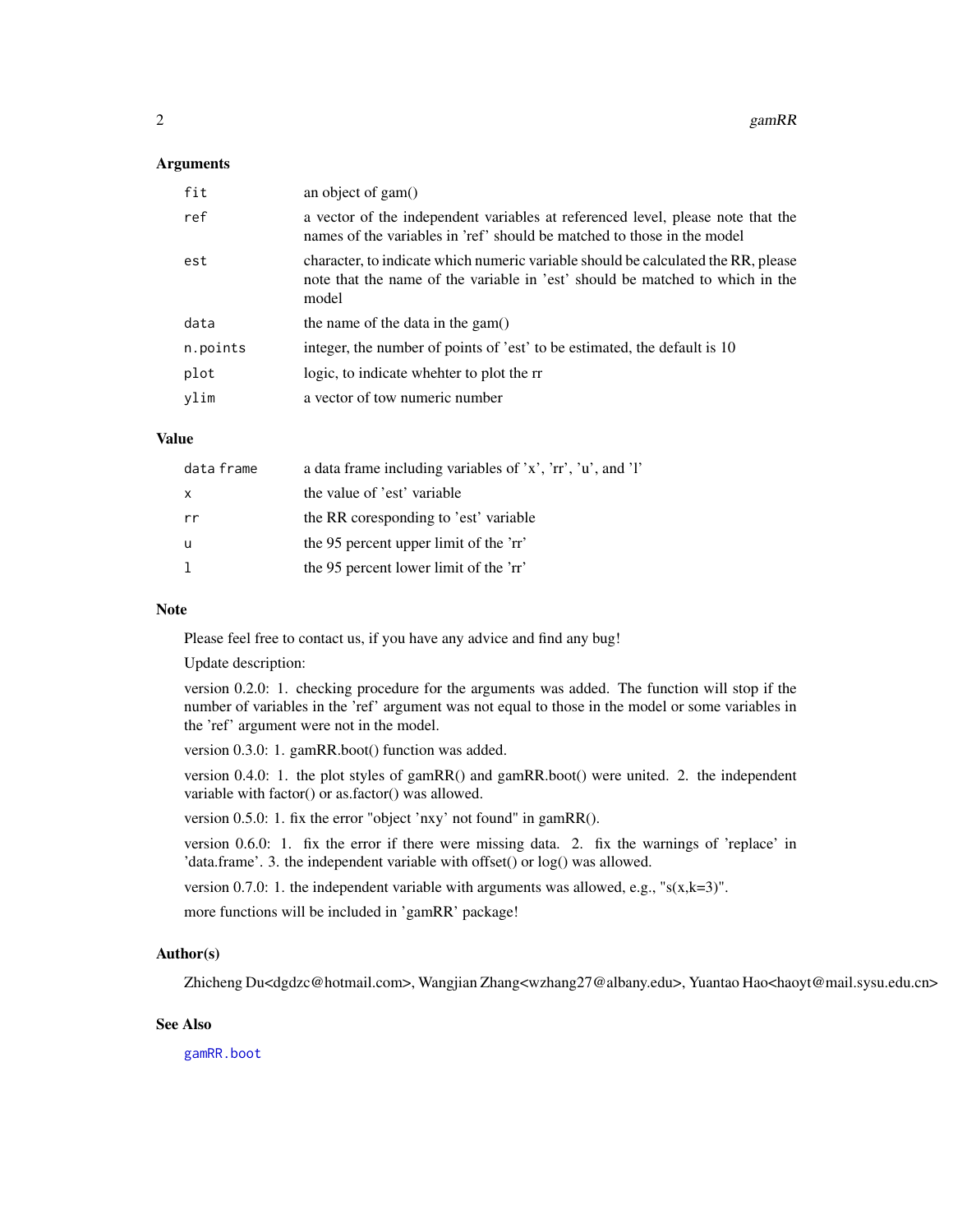#### <span id="page-2-0"></span>gamRR.boot 3

#### Examples

```
#require("mgcv")
#dat <- gamSim(1,100,dist="poisson",scale=.25)
#fit <- gam(y~s(x0)+s(x1)+s(x2)+s(x3),family=poisson,dat,method="REML")
#plot(fit,select=2)
#gamRR(
# fit=fit,
# ref=c(x0=dat$x0[1],x1=dat$x1[1],x2=dat$x2[1],x3=dat$x3[1]),
# est="x1",
# data=dat,
# n.points=10,
# plot=TRUE,
# ylim=NULL)
```
<span id="page-2-1"></span>gamRR.boot *Calculate the RR for the GAM by using the bootstrap method*

#### Description

To calculate the relative risk (RR) for the generalized additive model by using the bootstrap method

#### Usage

gamRR.boot(fit,ref,est,data,n.points,n.boot,plot,ylim)

#### Arguments

| fit      | an object of gam()                                                                                                                                                          |
|----------|-----------------------------------------------------------------------------------------------------------------------------------------------------------------------------|
| ref      | a vector of the independent variables at referenced level, please note that the<br>names of the variables in 'ref' should be matched to those in the model                  |
| est      | character, to indicate which numeric variable should be calculated the RR, please<br>note that the name of the variable in 'est' should be matched to which in the<br>model |
| data     | the name of the data in the gam $()$                                                                                                                                        |
| n.points | integer, the number of points of 'est' to be estimated, the default is 10                                                                                                   |
| n.boot   | integer, the number of times for resampling, the default is 50                                                                                                              |
| plot     | logic, to indicate whehter to plot the rr, the default is TRUE                                                                                                              |
| ylim     | a vector of tow numeric number determinging the range of y axis                                                                                                             |

#### Value

| data frame   | a data frame including variables of 'x', 'rr', 'u', and 'l' |
|--------------|-------------------------------------------------------------|
| $\mathsf{x}$ | the value of 'est' variable                                 |
| rr           | the RR coresponding to 'est' variable                       |
| u            | the 95 percent upper limit of the 'rr'                      |
| -1           | the 95 percent lower limit of the 'rr'                      |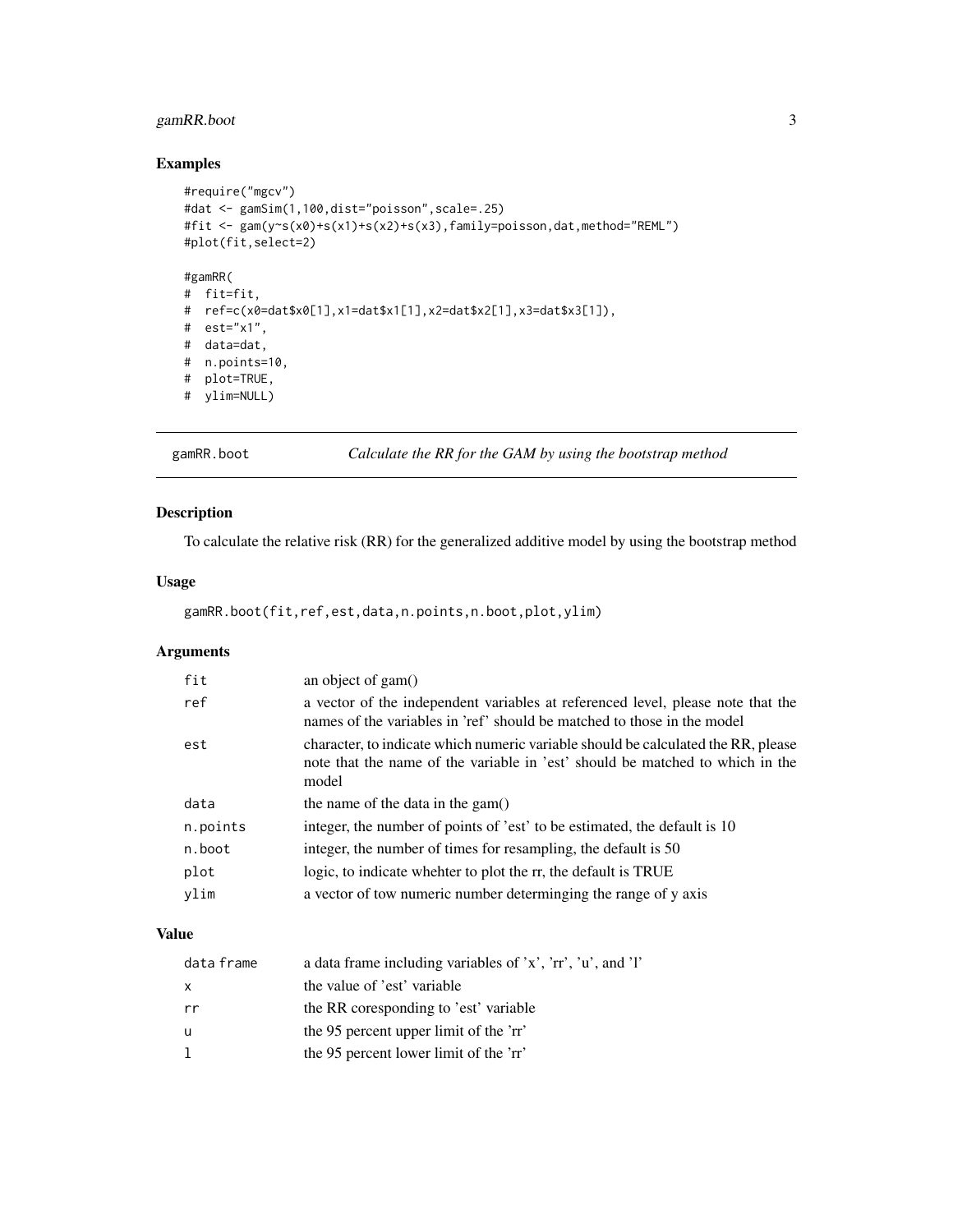#### <span id="page-3-0"></span>**Note**

Please feel free to contact us, if you have any advice and find any bug!

Update description:

version 0.2.0: 1. checking procedure for the arguments was added. The function will stop if the number of variables in the 'ref' argument was not equal to those in the model or some variables in the 'ref' argument were not in the model.

version 0.3.0: 1. gamRR.boot() function was added.

version 0.4.0: 1. the plot styles of gamRR() and gamRR.boot() were united. 2. the independent variable with factor() or as.factor() was allowed.

version 0.5.0: 1. fix the error "object 'nxy' not found" in gamRR().

version 0.6.0: 1. fix the error if there were missing data. 2. fix the warnings of 'replace' in 'data.frame'. 3. the independent variable with offset() or log() was allowed.

version 0.7.0: 1. the independent variable with arguments was allowed, e.g., " $s(x,k=3)$ ".

more functions will be included in 'gamRR' package!

#### Author(s)

Zhicheng Du<dgdzc@hotmail.com>, Wangjian Zhang<wzhang27@albany.edu>, Yuantao Hao<haoyt@mail.sysu.edu.cn>

#### See Also

[gamRR](#page-0-1)

#### Examples

```
#require("mgcv")
#dat <- gamSim(1,100,dist="poisson",scale=.25)
#fit <- gam(y~s(x0)+s(x1)+s(x2)+s(x3),family=poisson,dat,method="REML")
#plot(fit,select=2)
```

```
#gamRR.boot(
# fit=fit,
# ref=c(x0=dat$x0[1],x1=dat$x1[1],x2=dat$x2[1],x3=dat$x3[1]),
# est="x1",
# data=dat,
# n.points=10,
# n.boot=10,
# plot=TRUE,
# ylim=NULL)
```